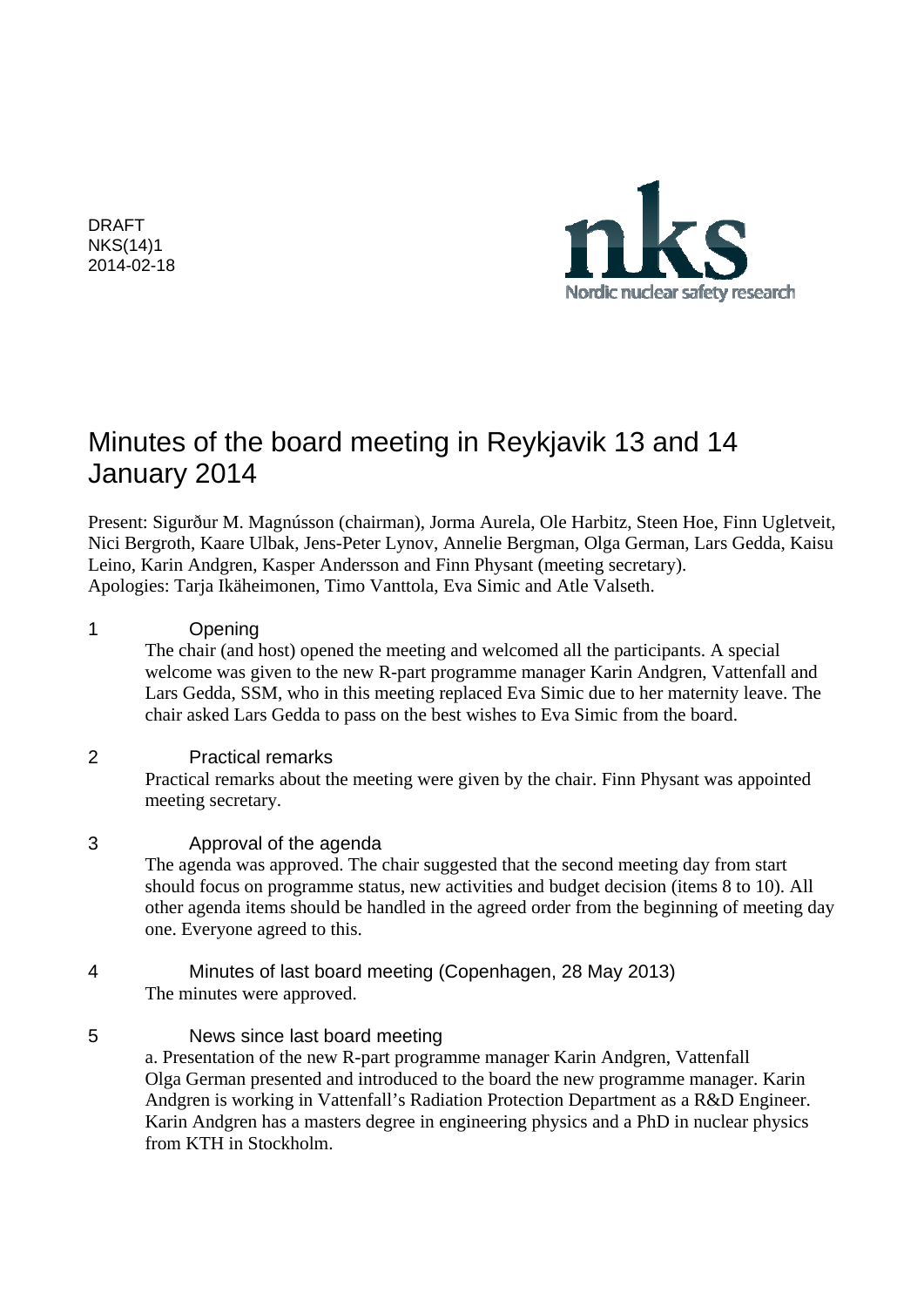b. Report from owners group meeting

There has been no owners group meeting since the last board meeting.

c. News from board members' organisations

The members informed during dinner each other about relevant news.

d. Administrative news

Finn Physant informed the board that during the CfP 2014 the question had been asked if non-Nordic organisations could receive NKS funding. The coordination group has reacted by introducing the following sentence in the "Handbook for NKS applicants and activity leaders": "Activities involving cooperation with non-Nordic participants with own funding are welcomed". – Olga German wanted this sentence to state that it is possible for projects involving non-Nordic partners among others, to obtain NKS funding, but on conditions of their work is funded 100% from own budget. In other words, NKS accepts non-Nordic partners in projects, but will not finance their contribution. Other board members wanted this sentence to state that it is impossible for non-Nordic organisations to obtain NKS funding. – After some discussion it was concluded that the coordination group shall consider the sentence for the next board meeting. It was also concluded that the handbook should be updated so it is clear that the activity leader must come from a Nordic country (i.e. work for a Nordic organization).

The policy document "This is NKS" had been updated with some new 2013 figures and a new list of co-financiers. - Finn Ugletveit pointed out that the wording that NKS is an "..informal forum..." gives the reader a wrong impression of NKS. After some discussion it was concluded that the word "informal" shall be deleted and the coordination group shall consider the consequences for the wording in "This is NKS" for the next board meeting. In connection with the start up of Karin Andgren as R-part programme manager a new pamphlet will be published soon. – Nici Bergroth wants more links to be included in the new pamphlet for instance in order to facilitate the access to the relevant documents for new activity applicants. The coordination group took note of this.

Finn Physant noted that the "NKS Administrative Handbook" is still valid and fully updated. The handbook will be updated if needed.

## 6 Financial status

Finn Physant presented the distributed material: Financial status report and financial programme specification, both dated 16 December 2013. The reserve just before the end of the fiscal year 2013 end of this month (January 2014) was estimated to approximately 2.93 MDKK. – The board took note of the positive financial situation.

## 7 Agreements

The following agreements were prepared for the board's decision:

-B-part programme manager 2014 with DTU Nutech

-secretariat until 30 June 2015 with FRIT and

-auditing for the accounts of 2013 with Dansk Revision.

All these agreements were approved.

The agreement for the R-part programme manager 2014 with Vattenfall is still under preparation and expected to be finalised soon by the contractual Swedish parties.

8 R-part: status and new activities

Kaisu Leino presented the status of the ongoing activities. All projects are progressing well. All 2013 activities have been started mainly on schedule. 9 final reports have been published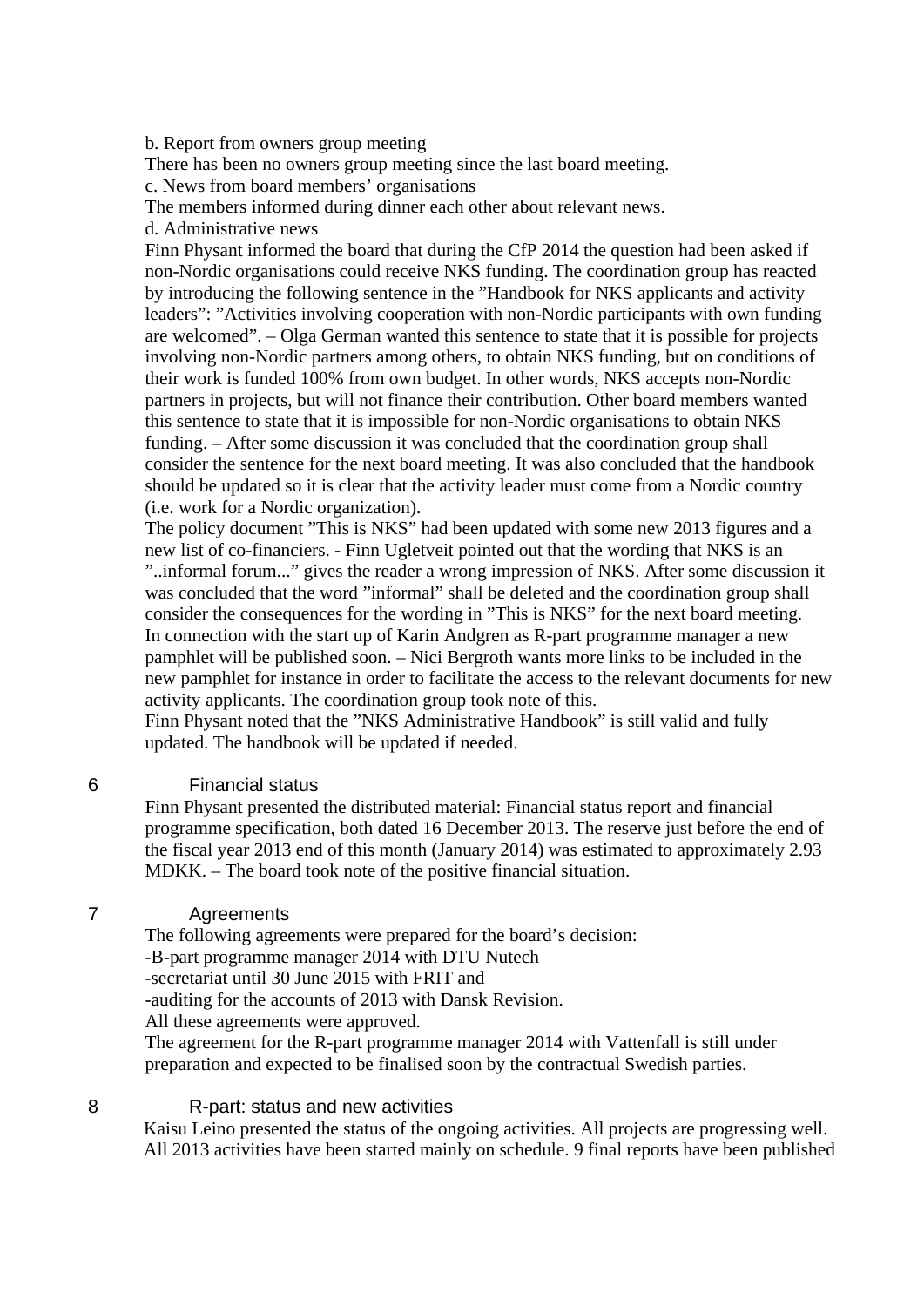since the last board meeting. 3 seminars have been carried out in 2013 and one more is due in January 2014. Of the 10 activities granted in 2013 there were 5 new and 5 continued activities.

Karin Andgren presented the evaluation results and funding recommendation for CfP 2014 – a total of 17 proposals were received. After some discussion the board agreed to fund the following activities in 2014 (all amounts in kDKK):

| <b>DIGREL</b> | 300 |
|---------------|-----|
| <b>ENPOOL</b> | 650 |
| <b>HUMAX</b>  | 500 |
| L3PSA         | 300 |
| <b>DECOSE</b> | 500 |
| Nordic-Gen4   | 200 |
| <b>DPSA</b>   | 400 |
| ProCom        | 600 |
| ATR           | 300 |

The total budget for these 9 activities is 3750 kDKK.

9 B-part: status and new activities

The PC-B presented a status report for ongoing activities. The activities are progressing well. All activities started before 2012 are finalised. Of the 2012 activities 7 of 9 are completed – the THYROID and PUBLUME activities are delayed. The 2013 activities are progressing as planned except one. 4 seminars have been carried out in 2013. The PC-B presented the evaluation results and funding recommendation for CfP 2014 – a total of 18 (of them 1 continued) proposals were received. After some discussion the board agreed to fund the following activities in 2014 (all amounts in kDKK):

| NORCON            | 600 |
|-------------------|-----|
| FAUNA             | 260 |
| NORMIN            | 450 |
| MOBELRAD          | 510 |
| <b>GAMMAUSER</b>  | 370 |
| NOVE              | 330 |
| RAPID-TECH        | 350 |
| <b>THYROIDSEM</b> | 230 |
| <b>SEMUNARS</b>   | 200 |
| STANDMETHOD 350   |     |
| <b>CONCORE</b>    | 400 |
| <b>EFMARE</b>     | 450 |
|                   |     |

The total budget for these 12 activities will be 4500 kDKK. A special remark about the NORCON activity was expressed by the board: we are aware that SSM is concerned due to the involvement of Vattenfall in the project. Therefore the NKS board requests the project group to ensure that the roles and responsibilities in the project do not compromise the results to be achieved. Furthermore the board reserved 120 kDKK for the possibility that STUK becomes a NORCON participant.

The PC-B also presented the PC's answers to questions raised at the last board meeting: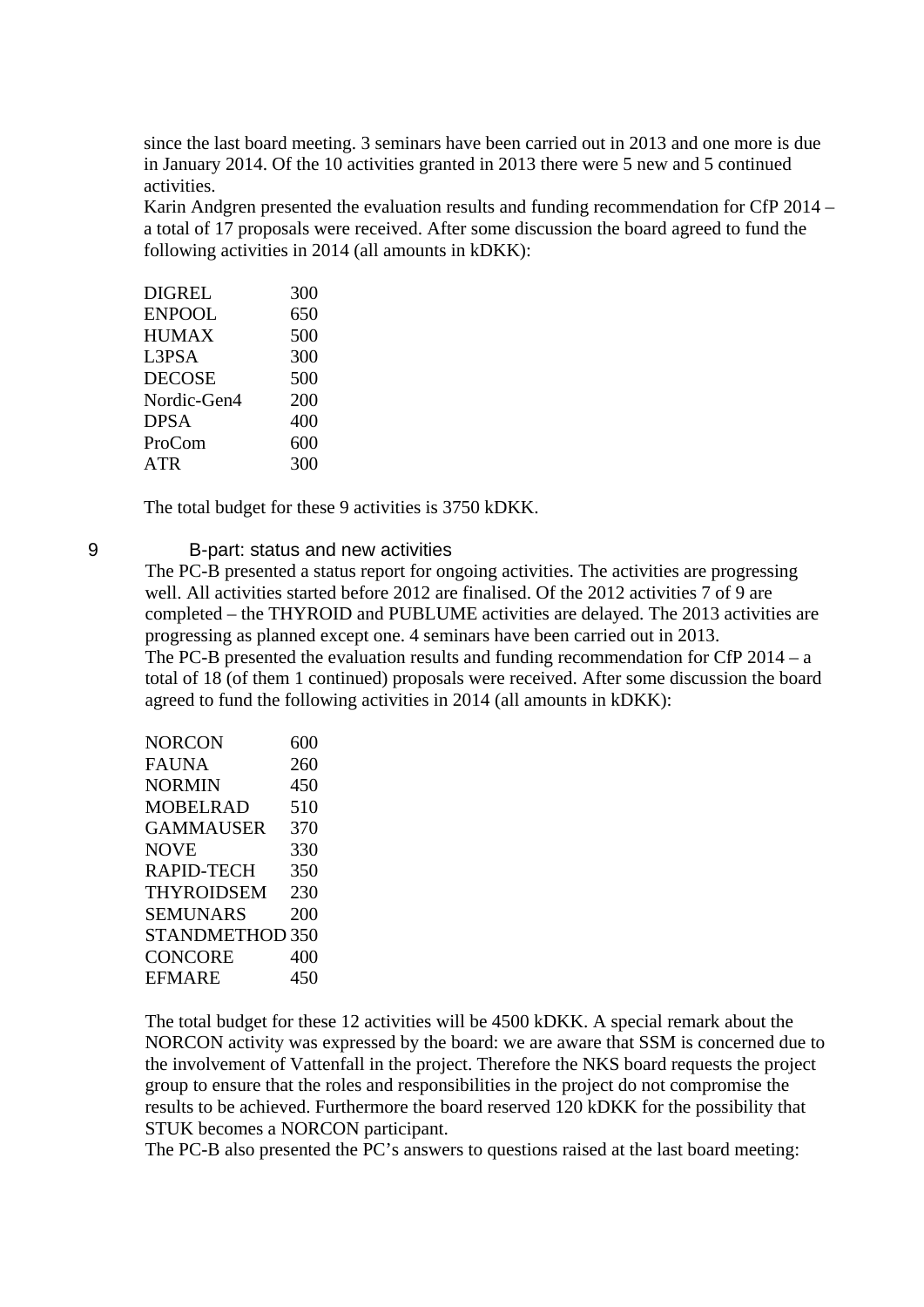- a. It had been proposed to have activity specific presentations during future board meetings. The PC's suggestion was to test this proposal during the next board meeting in June 2014. The only concern expressed by the PC's to this was the possible prolongation of ½-1 hour of the meetings. The matter was discussed and the chair concluded that this question would not be taken any further. Furthermore the chair concluded that the time has come to consider the possibility of a joint R- and B-seminar with a large number of activity specific presentations. The coordination group will consider this and report back to the board at its next meeting.
- b. The PC's were asked to look into the possibility of having training courses as activities. The PC's answered that the possibility already is present, and that such courses/workshops already have been part of earlier activities. Also if the board or PC's see the need for such activities, this may be addressed in CfP's or following board decisions.

## 10 Budget for 2014

Finn Physant presented the distributed budget proposal of 2 January 2014 from the coordination group. – All contributions were noted to and confirmed by the owners' and cofinanciers' representatives. Ole Harbitz confirmed that the NRPA funding for 2014 contribution will increase and be 1.275.000 NOK. The budget approved by the board is attached in appendix A.

## 11 **Information activities**

Finn Physant informed the board about the status of the new website, which was opened in May 2012, NewsLetters etc. The new website is still considered quite flexible and user friendly (especially this was the fact for carrying out the Fukushima seminar in 2013). User statistics have now been obtained for more than a year and were presented. After some discussion about the interpretation of the statistics, it was decided to continue obtaining this. Five NewsFlashes and one NewsLetter have been distributed since the last board meeting including news on CfP 2014, new reports, upcoming seminars etc. There is now a list of more than 480 e-mail adresses, to which the electronic letters are sent. A new and updated version of the pamphlet "Nordic Nuclear Safety Research" will be published soon. Three articles published in "Radiation Regulator" in 2013 and one abstract prepared for ICRER 2014 had been presented as meeting material for the board. The work of promoting NKS through social media so far carried out by Kaisu Leino will now be taken over by Karin Andgren.

#### 12 Other issues

a. The chair informed the board about the good progress of the translation of Bo Lindell's books. The first volume of four has been successfully translated. Kasper Andersson informed the board about a proposal forwarded to NKS from the Nordic Council of Ministers (NCM). As agreed at the meeting between representatives of NCM and NKS at Risø on 2 December 2013, the proposal for NKS to execute a project to identify possible needs for further Nordic collaboration on radioactive waste issues (explicitly excluding wastes from the nuclear industry and emergencies) was presented to the board. The board in general responded positively to the proposal, which was considered interesting. After some discussion, however, the board agreed that the matter would be more suitable for the directors of the Nordic radiation safety authorities to address. The chair offered to convey the proposal to the group of directors, of which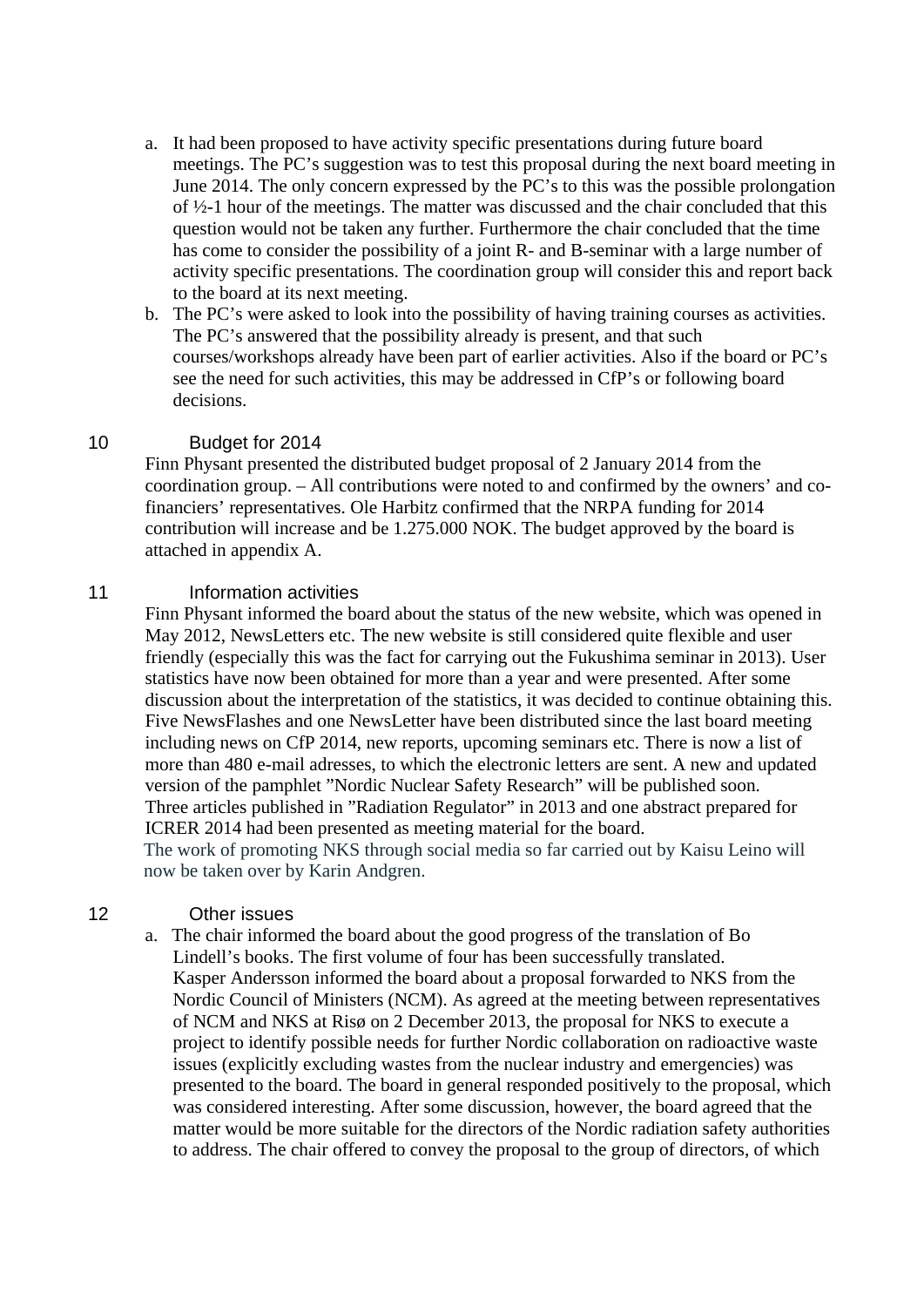the chair also is a member. If the decision of the group of directors is positive, a possible outcome could be that specialists representing the authorities in each Nordic country meet and provide an overview of the national situations and discuss whether there are needs for further collaboration. If needs are identified, proposals for new collaboration plans on specific sub-topics will be outlined. On the background of the results of the meeting, a short recommendation report will be written, including the national accounts as an appendix.

- b. Karin Andgren informed the board that she had been contacted by Elforsk and asked if NKS would be interested in carrying out a seminar in co-operation with Elforsk. The topic should be possible research activities to be carried out at Barsebäck (before it is decommissioned). The board expressed its interest and Karin Andgren will obtain more information and report back at the board's next meeting.
- c. A concern had been raised from the Norwegian board members that the share of continued NKS activities compared to new activities could become so big that it could become almost impossible in some years to get new activities started. This has in the latest years been more pronounced on the R than on the B side where only 1 out of 18 proposals for CfP 2014 was for a continued activity. However, leaders of 7 of the 12 B activities funded in 2014 have indicated that they will apply for continued financing in 2015. Following the limited number of good proposals for CfP 2013, it could also be seen as an asset (rather than a problem) for NKS to know in advance that some of the consortia supported in 2014 will send in an application for continued work in 2015. It was noted that ambitious activities may require more than one year to fulfil all objectives, but a final report for each activity year must always be submitted as stated in the "Handbook for NKS Applicants and Activity Leaders". This handbook makes it clear that "NKS contracts are generally for one year's work, and further continuation of activities is subject to submission and approval of a new proposal". There is thus by no means any guarantee that funded proposals will be continued the following year. There should always be open competition between "new" and "continued" proposals. In order to facilitate this, it was recognised that it is necessary to require that projects extending over more than one year, are planned and conducted in such a way that activities the first year produce distinct and discrete deliverables. The PC's will consider if text changes are needed in the call for proposals and/or the instructions for applicants (and elsewhere) before the next board meeting in June 2014.

#### 13 Next meeting

Next meeting will be in Copenhagen 10 June 2014.

## 14 End of meeting

Many thanks for a good meeting were expressed by the chairman. Many thanks, with all the best wishes for the future, were given to Kaisu Leino for her co-operation and contributions to the work of the NKS.

Sigurður M. Magnússon Chairman

> Finn Physant Meeting secretary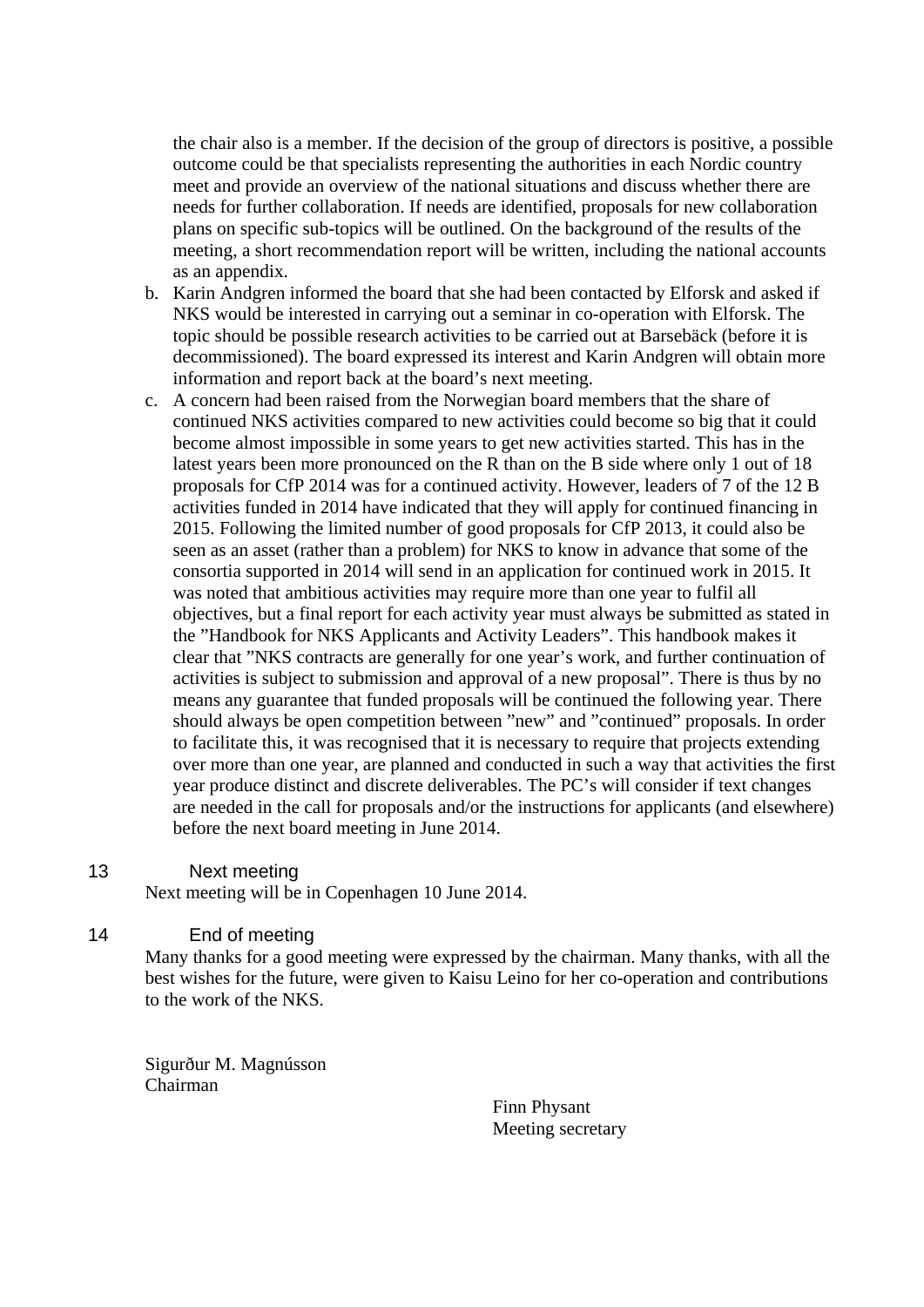Appendices: A: Budget decision for 2014 B: Actions from the board meeting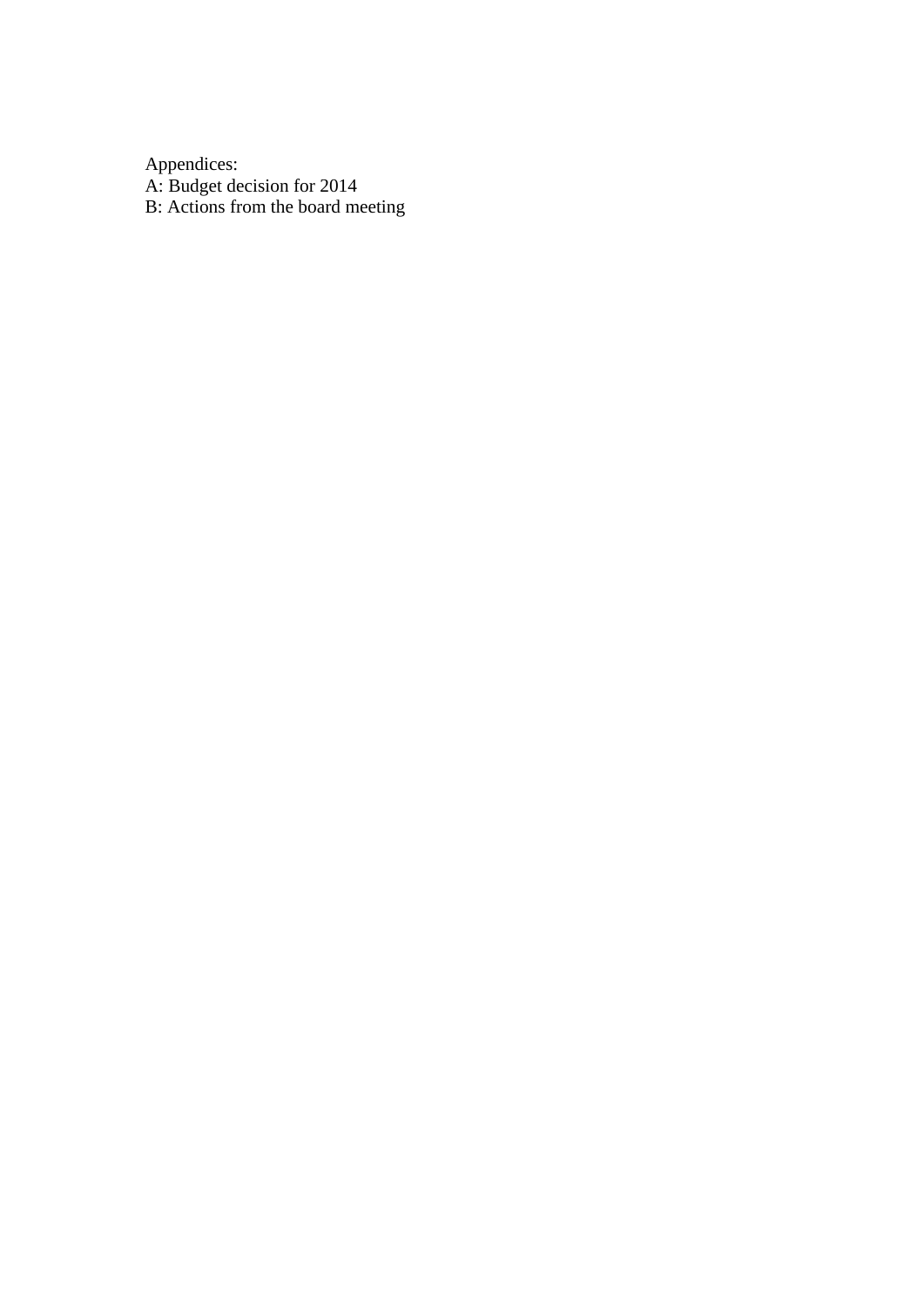## *Appendix A - NKS budget decision for 2014 - 14 January 2014*

| <b>Budgets</b>                               | Budget for 2014 | <b>Budget for</b><br>2014 | <b>Budget for</b><br>2013 |
|----------------------------------------------|-----------------|---------------------------|---------------------------|
|                                              | <b>EUR</b>      | <b>DKK</b>                | <b>DKK</b>                |
| R-part                                       |                 |                           |                           |
| Activities                                   | 502.661         | 3.750.000                 | 3.950.000                 |
| Fee PC                                       | 64.341          | 480.000                   | 470.000                   |
| <b>Travels PC</b>                            | 6.702           | 50.000                    | 100.000                   |
| Coordination                                 | 6.702           | 50.000                    | 100.000                   |
| Young scientists' travel                     | 6.702           | 50.000                    | 100.000                   |
| R total                                      | 587.108         | 4.380.000                 | 4.720.000                 |
| <b>B-part</b>                                |                 |                           |                           |
| Activities                                   | 603.193         | 4.500.000                 | 2.415.000                 |
| Fee PC                                       | 64.341          | 480.000                   | 470.000                   |
| <b>Travels PC</b>                            | 6.702           | 50.000                    | 100.000                   |
| Coordination                                 | 6.702           | 50.000                    | 100.000                   |
| Young scientists' travel                     | 6.702           | 50.000                    | 100.000                   |
| <b>B</b> total                               | 687.640         | 5.130.000                 | 3.185.000                 |
| <b>Translation project</b>                   |                 |                           |                           |
| Translation project                          | 20.000          | 149.206                   | 149.208                   |
| <b>Translation total</b>                     | 20.000          | 149.206                   | 149.208                   |
| <b>Common</b>                                |                 |                           |                           |
| Common various according to<br>specification | 33.511          | 250.000                   | 250.000                   |
| <b>Common total</b>                          | 33.511          | 250,000                   | 250,000                   |
| <b>Others</b>                                |                 |                           |                           |
| <b>Fee Secretariat</b>                       | 84.447          | 630.000                   | 615.000                   |
| Fee Chairman incl. travels                   | 60.319          | 450.000                   | 440.000                   |
| <b>Travels Secretariat</b>                   | 1.340           | 10.000                    | 10.000                    |
| Others total                                 | 146.107         | 1.090.000                 | 1.065.000                 |
| <b>TOTAL</b>                                 | 1.474.365       | 10.999.206                | 9.369.208                 |
| Expected incomes according to app. 1         | 1.187.202       | 8.856.885                 | 9.230.566                 |
| <b>Surplus</b>                               | $-287.163$      | $-2.142.321$              | -138.642                  |

Any deficits to be covered by the reserve available for the board, which according to the financial status report of 16 December 2013 is: ca. 2.930.000 DKK. Funding reserved for use in 2013, but not used, will amount to ca. 550.000 DKK. - Loss due to the development in exchange rates 2013-14: ca. - 450.000 DKK. Old reservations from before 2010, not used, amount to ca. 250.000 DKK. Total reserve end of January 2014: ca. 1.140.000 DKK or ca. 153.000 EUR.

#### **Specification of "Common" for 2014**

|                         | 2014       | 2014       | 2013       |
|-------------------------|------------|------------|------------|
|                         | <b>EUR</b> | <b>DKK</b> | <b>DKK</b> |
| Common                  |            |            |            |
| Reports, materials etc. | 3.854      | 28.750     | 30,000     |
| Postage, fees           | 1.005      | 7.500      | 7.500      |
| Equipment               | 2.011      | 15.000     | 15.000     |
| Internet                | 12.064     | 90,000     | 90.000     |
| Auditing, consulting    | 7.875      | 58.750     | 57.500     |
| Information material    | 4.021      | 30,000     | 30,000     |
| Various expenses        | 2.681      | 20,000     | 20,000     |
| <b>Common total</b>     | 33.511     | 250.000    | 250,000    |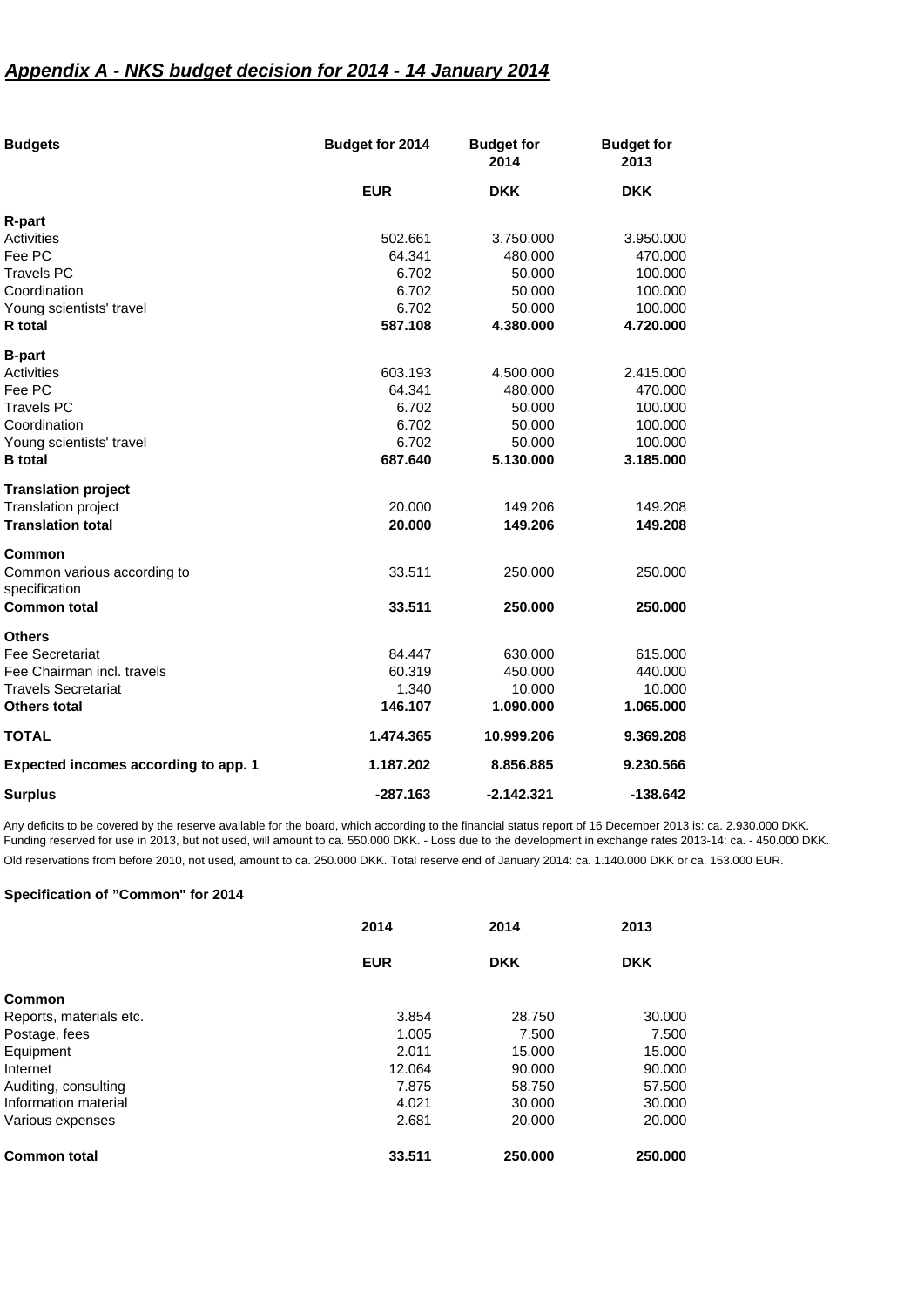# *Appendix 1 for budget decision 2014*

#### **Pledge for funding in 2014 - Incomes**

| <b>DKK</b>             |
|------------------------|
| 3.801.980<br>3.964.870 |
| 2.536.502<br>2.536.536 |
| 428.227<br>428.221     |
| 179.047<br>179.050     |
| 1.128.885<br>1.270.875 |
| 8.074.635<br>8.379.558 |
|                        |

| <b>SSM contribution SEK</b> | 4.550.000 |
|-----------------------------|-----------|
| NRPA contribution NOK       | 1.275.000 |

|                           | <b>EUR</b> | <b>DKK</b> | <b>DKK</b> |
|---------------------------|------------|------------|------------|
| Fortum                    | 24.500     | 182.777    | 175.319    |
| <b>TVO</b>                | 24.500     | 182.777    | 175.319    |
| Fennovoima                | 7.500      | 55.952     | 52.223     |
| IFE.                      | 11.500     | 85.793     | 85.795     |
| <b>KSU</b>                | 0          | 0          | 90.868     |
| Forsmark                  | 12.770     | 95.268     | 95.269     |
| Ringhals                  | 12,000     | 89.524     | 89.525     |
| <b>OKG</b>                | 12.085     | 90.158     | 86.690     |
| <b>Total EUR / DKK</b>    | 104.855    | 782.250    | 851.008    |
| <b>Complete EUR / DKK</b> | 1.187.202  | 8.856.885  | 9.230.566  |

| Exchange rates 2013/14:<br>NKS 2014: |          |
|--------------------------------------|----------|
| <b>DKK</b>                           | 100,0000 |
| <b>EUR</b>                           | 7,4603   |
| <b>NOK</b>                           | 0,8854   |
| <b>SEK</b>                           | 0,8356   |
| NKS 2013:                            |          |
| <b>SEK 2013</b>                      | 0.8714   |
| EUR 2013                             | 7,4604   |
| NOK 2013                             | 1.0167   |
|                                      |          |